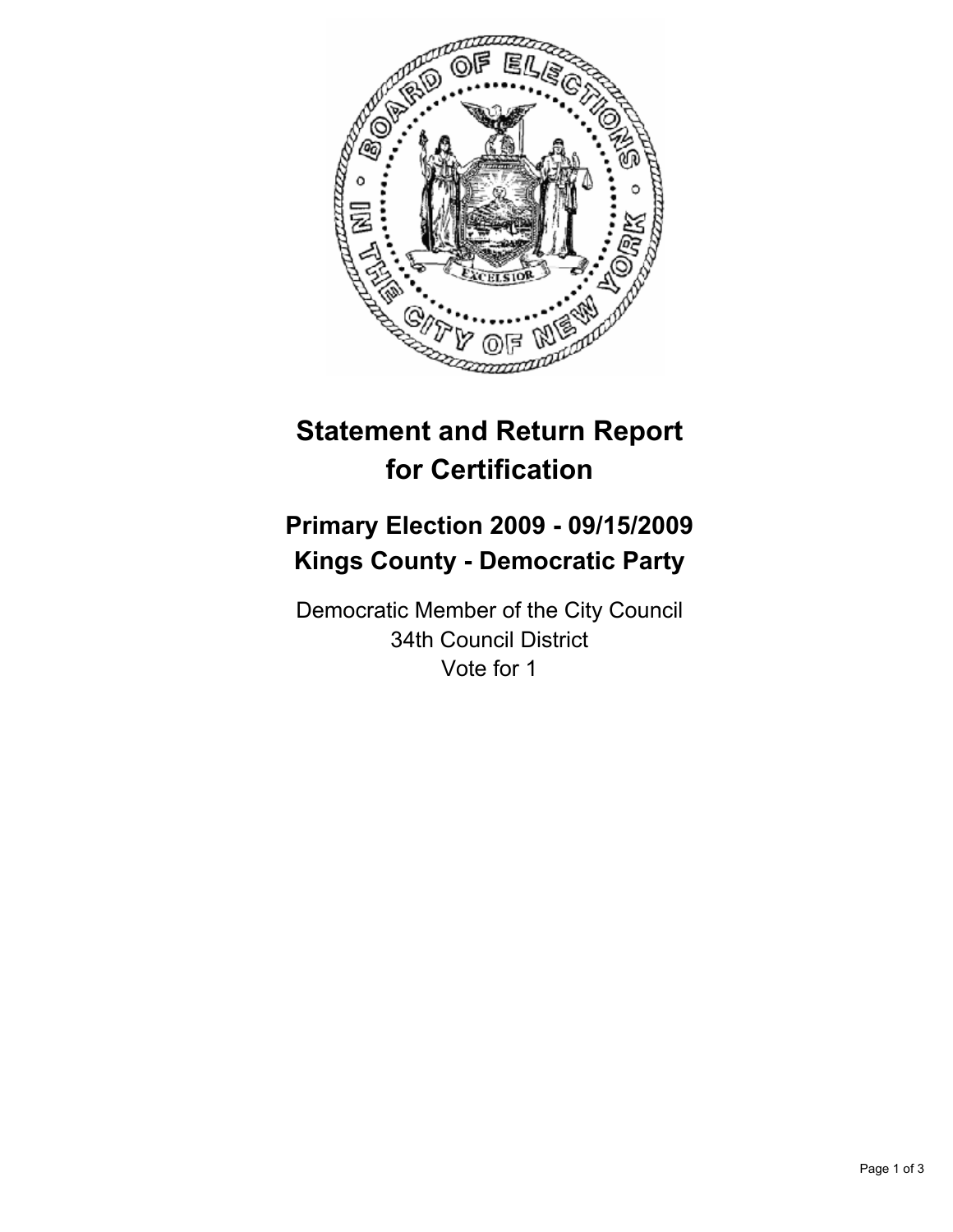

### **Assembly District 50**

| <b>MARITZA DAVILA</b>    | 160 |
|--------------------------|-----|
| <b>GERALD A ESPOSITO</b> | 248 |
| DIANA REYNA              | 370 |
| <b>Total Votes</b>       | 778 |

#### **Assembly District 53**

| 6.954 |
|-------|
| 3,051 |
| 653   |
| 3,250 |
| 125   |
| 64    |
| 24    |
|       |

#### **Assembly District 54**

| <b>EMERGENCY</b>         |     |
|--------------------------|-----|
| ABSENTEE/MILITARY        |     |
| AFFIDAVIT                | 5   |
| <b>MARITZA DAVILA</b>    | 224 |
| <b>GERALD A ESPOSITO</b> | 56  |
| DIANA REYNA              | 286 |
| <b>Total Votes</b>       | 566 |

#### **Assembly District 56**

| <b>Total Votes</b>       |     |
|--------------------------|-----|
|                          | 276 |
| <b>DIANA REYNA</b>       | 158 |
| <b>GERALD A ESPOSITO</b> | 47  |
| <b>MARITZA DAVILA</b>    | 71  |
| AFFIDAVIT                | 3   |
| ABSENTEE/MILITARY        | 5   |
| <b>EMERGENCY</b>         | 0   |